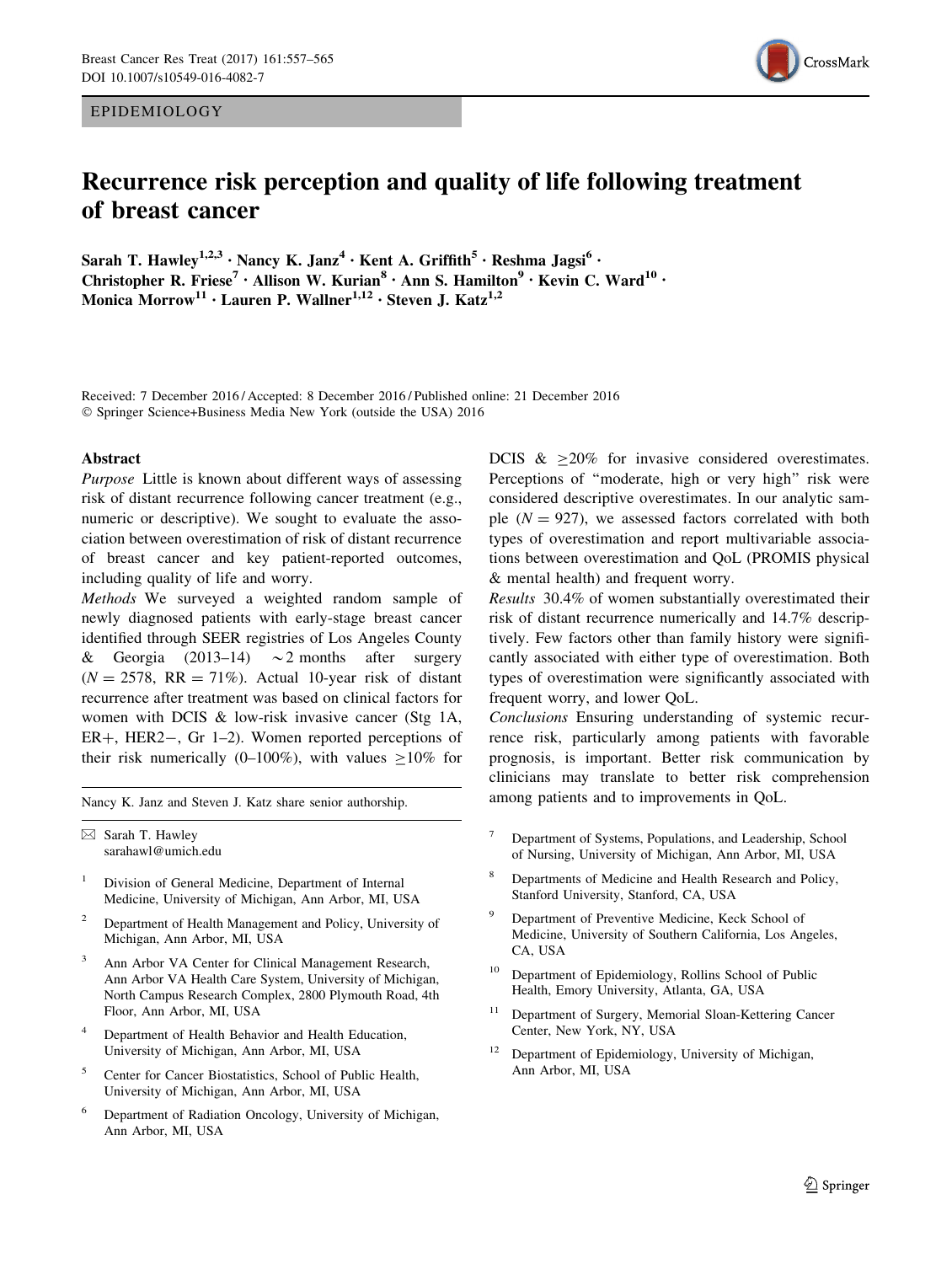Keywords Breast cancer · Risk · Perception · Quality of life

## Introduction

The long-term prognosis for women with a new diagnosis of ductal carcinoma in situ (DCIS, or stage 0) or earlystage invasive breast cancer with favorable biology is generally excellent  $[1, 2]$  $[1, 2]$  $[1, 2]$ . Studies have shown that initial management translates into a high likelihood of cure [\[2](#page-8-0)]. Only a small proportion of patients experience systemic recurrence of their cancer, which can lead to mortality from the disease. The likelihood of systemic recurrence after treatment for women with node negative, estrogen receptor-positive (ER) invasive breast cancer, and favorable tumor biology 5-year metastases-free survival rates is less than 2%; for those with DCIS, there is almost no chance of systemic recurrence  $[2-4]$ . Yet, understanding and interpreting risk, are challenging, and studies have found that many women with breast cancer significantly overestimate their risk of distant recurrence after treatment [[5–8\]](#page-8-0).

Importantly, overestimation of perceived risk of recurrence and associated fear of recurrence, may negatively contribute to long-term outcomes that are important for cancer survivors, such as quality of life (QoL) and ongoing worry. It may also motivate patients to prefer more extensive treatment and follow-up care [\[9](#page-8-0), [10\]](#page-8-0). Prior work has identified an important link between overestimation of risk and lower scores on physical health assessments [[5\]](#page-8-0) and on fear of recurrence after treatment [[7\]](#page-8-0). It may also motivate patients to prefer more extensive treatment and follow-up care  $[9, 10]$  $[9, 10]$  $[9, 10]$ .

Furthermore, despite a rich literature in risk communication documenting different types of risk measurement, no studies have explicitly assessed whether it matters more if patients have an accurate numeric understanding of their risk or a more general descriptive comprehension (i.e., "gist" [[11](#page-8-0)]) of their own risk of cancer spreading. While previous studies lend an important perspective on this issue from clinical samples, there have not been large population-based studies among racially/ethnically diverse samples on this issue.

Our study had two objectives. First, to evaluate correlates of overestimation of distant recurrence, measured both numerically and descriptively, in a diverse, contemporary, population-based sample of breast cancer patients with DCIS and early-stage invasive breast cancer. Second, to determine the association between overestimation of risk using two methods (numeric and descriptive) and the patient-reported outcomes of QoL and worry about recurrence.

# Methods

#### Study population

The iCanCare Study, a large, diverse, population-based survey study of women with favorable prognosis breast cancer, accrued women ages 20–79 with newly diagnosed breast cancer (DCIS and stages I–II) as identified by rapid reporting systems from the Surveillance Epidemiology and End Results (SEER) registries of Georgia and Los Angeles County in 2013–2014. Black, Asian, and Hispanic women were oversampled in Los Angeles [\[12](#page-8-0)]. We selected 3880 of whom 249 women were later deemed ineligible due to having a prior cancer diagnosis or stage III or IV disease; residing outside the SEER registry area; being deceased, too ill or unable to complete a survey in Spanish or English. Of 3631 eligible women remaining, 1053 did not return mailed surveys, refused to participate or were lost to follow-up. Non-respondents did not differ significantly from respondents on key variables, including stage and race/ethnicity. Of 2578 patients who responded (71%) for this analysis, the following exclusions were made: 1388 because their actual risk of recurrence was higher than that for DCIS or our low-risk invasive cases, 165 because they did not have sufficient data to calculate actual risk, and 98 because they had bilateral disease. The resulting analytic sample was 927 women.

### Data collection

Patients were sent surveys approximately 2 months after surgery. We provided a \$20 cash incentive and used a modified Dillman method for patient recruitment, as done in prior work [[12,](#page-8-0) [13\]](#page-8-0). All materials were sent in English and Spanish to those with Spanish surnames [[12\]](#page-8-0). Survey responses were then merged with clinical data from SEER. The study was approved by the Institutional Review Boards of the University of Michigan, University of Southern California and Emory University and the Committee for the Protection of Human Subjects and the California Cancer Registry.

#### Questionnaire design and content

Patient questionnaire content was guided by a conceptual framework, research questions, and hypotheses. We chose established measures when available and developed new measures, when necessary, drawing from the literature and our prior research [[14–16](#page-8-0)]. We used standard techniques to assess content validity, including review by survey design experts, cognitive pre-testing with patients, and pilot studies in selected clinic populations.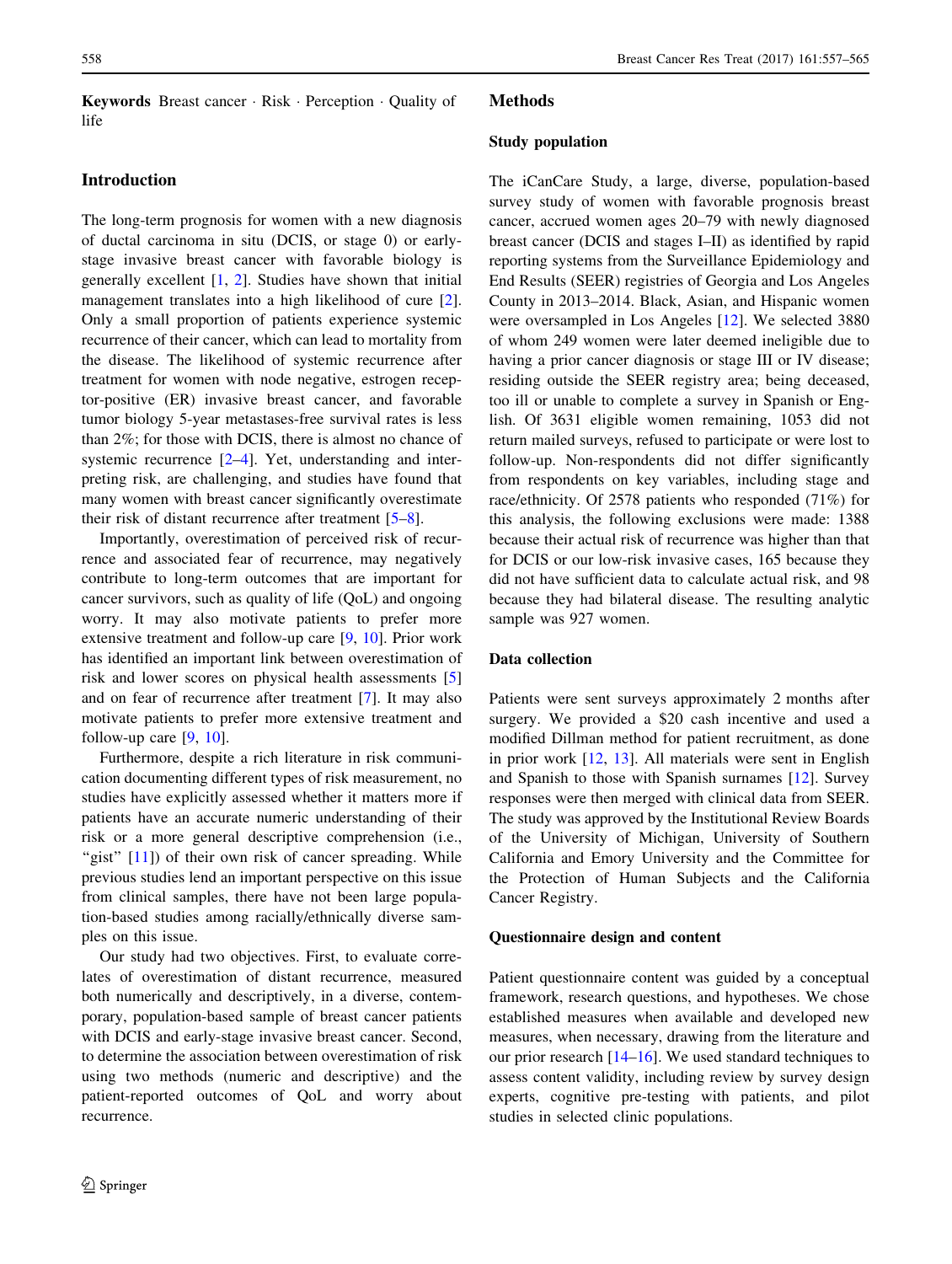### **Measures**

## Actual risk of distant recurrence

We first created our analytic sample with highly favorable prognosis, and thus very low actual risk of distant recurrence, using stage, histology, and biology. Using SEER data, women were classified as having DCIS (stage 0) (with almost no risk of distant recurrence) or low-risk invasive breast cancer (with  $\langle10\%$  actual risk of distant recurrence); stage 1A,  $ER+$ ,  $HER2-$ , tumor grade 1-2, and either having a 21-gene assay test result of 0–10, or the result was not indicated [\[2](#page-8-0), [3](#page-8-0)]. Actual risk was assessed following treatment (surgery, radiation, chemotherapy).

#### Overestimation of risk of distant recurrence

We assessed overestimation using both numeric and descriptive methods. In the survey, women were asked "After receiving all the planned treatments, what do you think is the chance that your cancer will spread to other parts of your body in 10 years?'' and asked (1) to provide a numeric estimate on a scale from 0 to 100% and (2) to choose a descriptive risk category (very low, low, moderate, high, very high). For women with DCIS, we considered them to have overestimated risk numerically if they perceived a chance of distant recurrence of 10% or higher; for women with invasive cancer, overestimation was considered 20% or higher. These percent cutoffs were chosen by clinical experts to represent ''substantial overestimation of risk of recurrence'' as they are more than twice/double the percent of ''actual risk of systemic recurrence'' expected following treatment for these patients with highly favorable prognosis [[2,](#page-8-0) [3](#page-8-0)]. For all women, if they indicated that their systemic risk of recurrence was moderate, high or very high, we considered them to have overestimated their risk descriptively.

To understand the independent and combined effects of numeric and descriptive discordant risk perception, we additionally combined the two risk measures into one 4-level categorical risk summary measure: (1) correct on both numeric and descriptive measure  $(N+, D+), (2)$ correct on numeric but overestimated descriptive  $(N+$ , D-), (3) correct on descriptive and overestimated on numeric  $(N-, D+)$ , and (4) overestimated on both numeric and descriptive measures  $(N-, D-)$ .

#### Quality of Life

Quality of life (QoL) was measured with the Patient-Reported Outcomes Measurement Information System (PROMIS) measure, providing Global Mental Health

(GMH) and Global Physical Health (GPH) subscales. The PROMIS scales are validated QoL measures that have been widely used to assess patient-reported QoL in cancer [\[17](#page-8-0), [18\]](#page-8-0). The 10-item scale is scored and standardized into the GMH and GPH. PROMIS scores are normalized to a mean of 50 with a standard deviation of 10. A score of  $<40$ is considered a clinically meaningful decline/reduction in QoL. Following this scoring recommendation, for our analysis, scores of  $\leq 40$  for GPH and GMH were used to indicate low (worse) mental and physical health [[17\]](#page-8-0).

#### Frequent worry about recurrence

We asked women to indicate on a 5-point scale how often they worried about the cancer coming back in the past month (not at all, a little, sometimes, a lot, almost always). For these analyses, those who indicated they worried at least sometimes were considered to have frequent worry.

#### **Covariates**

Covariates used in this analysis included patient demographics and clinical factors. We included age, race/ethnicity (White, Black, Latina, Asian, Other/Unknown), educational attainment (high school graduate or less, some college, or more), marital status (married/partnered vs. not), employment (employed, retired, unemployed), number of comorbid health conditions (none vs. 1 or more), and family history of breast cancer (none vs. 1 or more first degree relatives). Breast cancer treatment, including surgical treatment type (lumpectomy, unilateral mastectomy, bilateral mastectomy) and receipt of chemotherapy (yes/ no), was also collected via survey. We controlled for patient factors that could confound QoL and worry by including patient report of being bothered by treatment side effects (yes/no) at the time of the survey and a measure of decisional anxiety. We further controlled for treatment (surgery type, radiation, and chemotherapy receipt).

#### Statistical analyses

We first calculated the proportion of women who overestimated their risk of distant recurrence using both the numeric and descriptive measures, as a whole and separately for women with DCIS and invasive cancer. Multivariable, weighted logistic regression was used to explore correlates of overestimation and to estimate the association between overestimation using both numeric and descriptive forms, and each PROMIS measure (physical and mental health) and frequency of worry, after adjustment for all covariates above. We further assessed the association between the combined overestimation measure and QoL.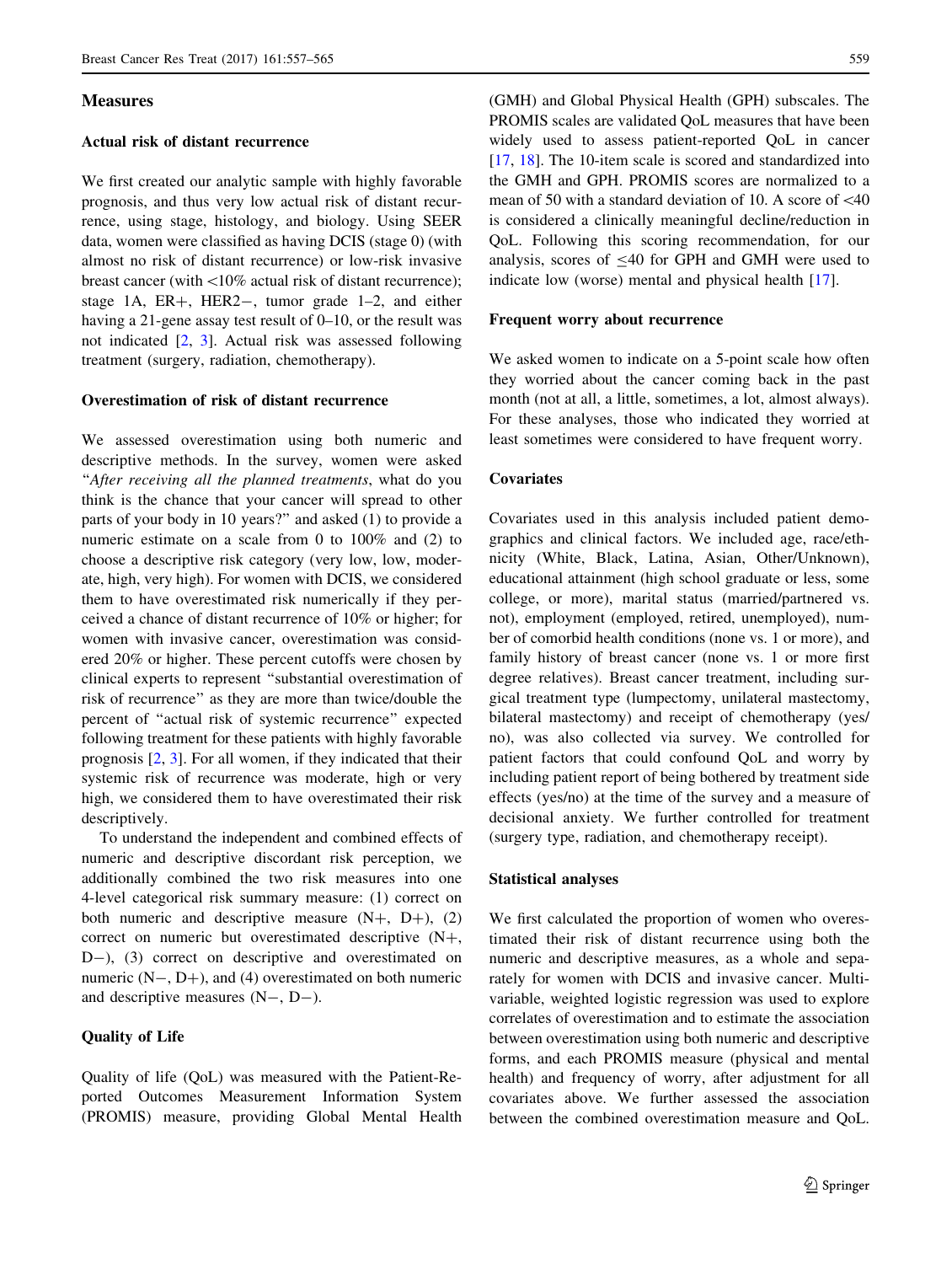Survey and SEER item non-response was low  $(<5\%)$  for all covariates; however, to correct for the potential of bias due to missing data, values for missing items were imputed using sequential regression multiple imputation (SRMI) [\[19](#page-8-0)]. Five multiply imputed datasets were analyzed and model estimates were combined to account for additional uncertainty due to imputation. Results were compared between SRMI analyses and complete-case analyses for any meaningful differences. Odds ratios (OR) with 95% confidence intervals (CI) are reported for models, with pvalues  $< 0.05$  considered significant. All statistical analyses incorporated weights to account for differential probabilities of sample selection and non-response. All analyses were performed using SAS version 9.4 (Cary, NC).

## **Results**

#### Patient characteristics

The characteristics of the analytic sample  $(N = 927)$  are provided in Table [1](#page-4-0). The mean age of patients was 63 (range 31–82). The diversity of the sample reflected the populationbased sampling approach: 57.7% white, 17.7% black, 14.4% Latina, 7.5% Asian, and 2.7% other. Most reported being married (61.4%) and having some college or more education (71.6%). About two-thirds of patients were treated with lumpectomy (68.3%), and a minority (3.6%) reported having received chemotherapy at the time of the survey.

Overall, 30.4% of women with highly favorable prognosis substantially overestimated their risk of distant recurrence numerically, 14.7% descriptively, and 12.1% overestimated using both definitions. Among women with DCIS, 35.1% overestimated numerically, and 13.1% descriptively, while 24.3% of women with invasive cancer overestimated numerically and 16.7% descriptively (Fig. [1](#page-5-0)a).

About 10% of patients reported poor mental health and 18.2% poor physical health using PROMIS measures. About a third (30.8%) of women indicated that they worried about the cancer coming back ''at least sometimes.'' (Fig. [1](#page-5-0)b).

Few demographic or clinical factors were consistently associated with overestimating risk both numerically and descriptively. Black (vs. white) patients were less likely to overestimate numerically (OR 0.47; 95% CI 0.29–0.76) but not descriptively. Those with more education more often overestimated numerically (OR 1.46; 95% CI 1.02–2.09). Women with a family history of breast cancer were more likely to overestimate both numerically (OR 1.45; 95% CI 1.03–2.04) and descriptively (OR 1.79; 95% CI 1.18–2.69). Finally, women who received bilateral mastectomy (vs. breast conservation) were significantly less likely to overestimate their risk of recurrence numerically (OR 0.46; 95% CI 0.28–0.76) (data not shown).

Controlling for all covariates, patients who overestimated their risk numerically had higher odds of reporting frequent worry (OR 2.87; 95% CI 1.90–4.33) than those who did not overestimate. These women were also more likely to report poor physical health (OR 1.90; 95% CI 1.11–3.26). Women who overestimated their risk descriptively more often reported frequent worry (OR 3.16; 95% CI 1.87–5.35) and lower mental health (OR 2.52; 95% CI 1.24–5.08), but were no more likely to report worse physical health. The covariates significantly ( $p < 0.05$ ) associated with poor physical health, poor mental health, and more frequent worry are included in Table [2](#page-6-0).

The point estimates and 95% confidence intervals for the association between the 4-category risk perception measure described above and frequent worry are presented in Fig. [2.](#page-7-0) As it is apparent from the figure, in adjusted analysis, there is a nearly linear association between risk perception and frequent worry. Compared to women who correctly reported both numeric and descriptive risk  $(N+, D+), N-,$ D+ women were 3.2 times as likely to have frequent worry,  $N+$ ,  $D-$  women were 6.2 times as likely, and those who overestimated on both measures  $(N-, D-)$  were 8.4 times as likely to have frequent worry.

#### **Discussion**

In this large, diverse, population-based sample of newly diagnosed and treated breast cancer patients with favorable prognosis, we found that nearly a third (30.4%) overestimated the numeric risk of systemic recurrence to be more than twice their actual risk. A unique finding relative to prior work was that numeric overestimation was more common than descriptive or ''gist'' overestimation (14.7%). Particularly striking was that almost a third of women with DCIS, who have almost no chance of systemic recurrence, believed their risk to be at 10% or higher.

This study confirms prior research showing that many women diagnosed with breast cancer, including DCIS, do not have an accurate understanding of the likelihood of their cancer spreading systemically [[5–8\]](#page-8-0). However, our study substantially extends this literature to a diverse, population-based sample and by assessing patients' understanding of two different measures of risk perception; a numeric (number-based) and a descriptive (word-based) measure. While we did not find a consistent set of demographic or clinical factors associated with a tendency to overestimate risk using either measure, one factor, having a family history of breast cancer, was associated with both types of overestimation. We conclude that no assumptions should be made about the ability of patients to comprehend their risk, but that patient understanding of their familiar risk may contribute to their assessment of their own risk.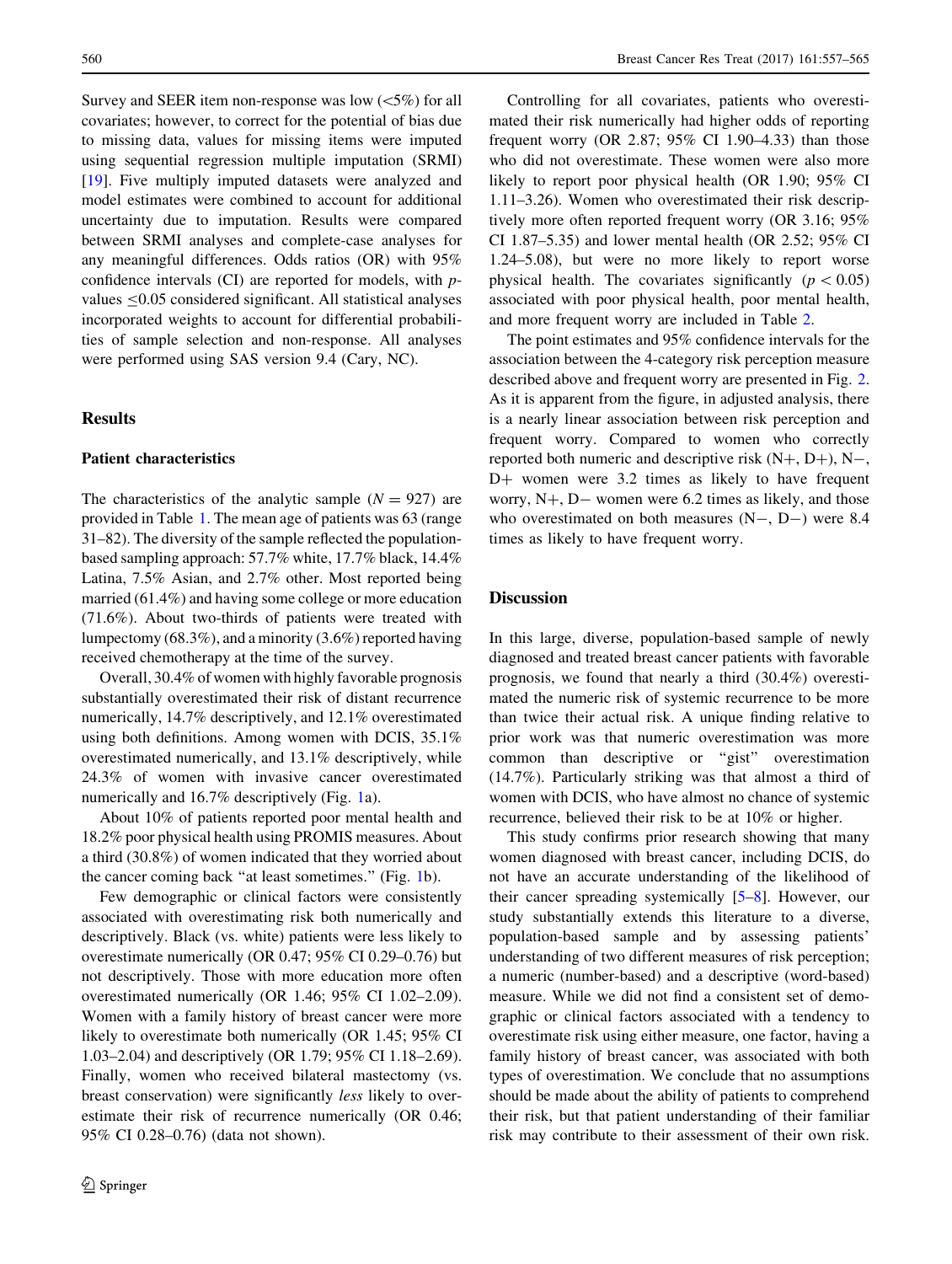<span id="page-4-0"></span>

|  |  | Table 1 Demographic and clinical characteristics among patients with favorable prognosis breast cancer ( $N = 927$ ) |  |
|--|--|----------------------------------------------------------------------------------------------------------------------|--|
|--|--|----------------------------------------------------------------------------------------------------------------------|--|

| SEER site<br>53.0<br>51.8<br>Los Angeles County<br>491<br>47.0<br>436<br>48.2<br>Georgia<br>Age at survey administration<br>63.3<br>62.8<br>31.2-82.4<br>Race/ethnicity<br>Non-Hispanic White<br>478<br>51.6<br>57.7<br>18.1<br>Non-Hispanic Black<br>168<br>17.7<br>18.9<br>Hispanic<br>175<br>14.4<br>Asian<br>81<br>8.7<br>7.5<br>Missing<br>$25\,$<br>2.7<br>2.7<br>Education<br>27.4<br>High school or less<br>273<br>29.4<br>At least some college<br>645<br>69.6<br>71.6<br>9<br>$1.0\,$<br>Missing<br>1.0<br>Marital status<br>Married/partnered<br>566<br>61.1<br>61.4<br>Not partnered<br>37.7<br>349<br>37.0<br>Missing<br>1.3<br>1.5<br>12<br>Employment status<br>Employed<br>363<br>39.2<br>40.8<br>Retired<br>329<br>35.5<br>34.7<br>212<br>22.9<br>Unemployed<br>22.1<br>2.5<br>Missing<br>$23\,$<br>2.3<br>Breast cancer stage<br>DCIS(0)<br>429<br>46.3<br>45.0<br>498<br>53.7<br>Low-risk invasive<br>55.0<br>Comorbidities<br>644<br>69.5<br>70.0<br>None<br>279<br>30.1<br>29.7<br>One or more<br>0.4<br>0.3<br>Missing<br>4<br>Family history of breast cancer<br>702<br>$\rm No$<br>75.7<br>74.3<br>Yes<br>225<br>24.3<br>25.7<br>Surgical treatment<br>68.4<br>634<br>68.3<br>Breast conserving surgery<br>17.0<br>Unilateral mastectomy<br>170<br>17.0<br>14.1<br>Bilateral mastectomy<br>131<br>14.4<br>0.4<br>Missing<br>$\overline{4}$<br>$0.4\,$<br>Chemotherapy at time of survey<br>884<br>95.4<br>95.9<br>No<br>33<br>3.6<br>3.0<br>Yes<br>Missing<br>10<br>1.1<br>1.1<br>Current symptom bother<br>$\rm No$<br>72.8<br>665<br>71.7<br>Yes<br>26.2<br>243<br>24.9<br>19<br>2.1<br>Missing<br>$2.4\,$<br>$1 - 5$<br>Decisional axiety scale<br>$2.5\,$<br>$2.5\,$<br>1.9<br>Missing<br>$18\,$<br>1.9 | Characteristic | $N$ or mean | Percent or minimum-maximum | Weighted percent or weighted mean |
|-------------------------------------------------------------------------------------------------------------------------------------------------------------------------------------------------------------------------------------------------------------------------------------------------------------------------------------------------------------------------------------------------------------------------------------------------------------------------------------------------------------------------------------------------------------------------------------------------------------------------------------------------------------------------------------------------------------------------------------------------------------------------------------------------------------------------------------------------------------------------------------------------------------------------------------------------------------------------------------------------------------------------------------------------------------------------------------------------------------------------------------------------------------------------------------------------------------------------------------------------------------------------------------------------------------------------------------------------------------------------------------------------------------------------------------------------------------------------------------------------------------------------------------------------------------------------------------------------------------------------------------------------------------------------------------------------------------------------------------|----------------|-------------|----------------------------|-----------------------------------|
|                                                                                                                                                                                                                                                                                                                                                                                                                                                                                                                                                                                                                                                                                                                                                                                                                                                                                                                                                                                                                                                                                                                                                                                                                                                                                                                                                                                                                                                                                                                                                                                                                                                                                                                                     |                |             |                            |                                   |
|                                                                                                                                                                                                                                                                                                                                                                                                                                                                                                                                                                                                                                                                                                                                                                                                                                                                                                                                                                                                                                                                                                                                                                                                                                                                                                                                                                                                                                                                                                                                                                                                                                                                                                                                     |                |             |                            |                                   |
|                                                                                                                                                                                                                                                                                                                                                                                                                                                                                                                                                                                                                                                                                                                                                                                                                                                                                                                                                                                                                                                                                                                                                                                                                                                                                                                                                                                                                                                                                                                                                                                                                                                                                                                                     |                |             |                            |                                   |
|                                                                                                                                                                                                                                                                                                                                                                                                                                                                                                                                                                                                                                                                                                                                                                                                                                                                                                                                                                                                                                                                                                                                                                                                                                                                                                                                                                                                                                                                                                                                                                                                                                                                                                                                     |                |             |                            |                                   |
|                                                                                                                                                                                                                                                                                                                                                                                                                                                                                                                                                                                                                                                                                                                                                                                                                                                                                                                                                                                                                                                                                                                                                                                                                                                                                                                                                                                                                                                                                                                                                                                                                                                                                                                                     |                |             |                            |                                   |
|                                                                                                                                                                                                                                                                                                                                                                                                                                                                                                                                                                                                                                                                                                                                                                                                                                                                                                                                                                                                                                                                                                                                                                                                                                                                                                                                                                                                                                                                                                                                                                                                                                                                                                                                     |                |             |                            |                                   |
|                                                                                                                                                                                                                                                                                                                                                                                                                                                                                                                                                                                                                                                                                                                                                                                                                                                                                                                                                                                                                                                                                                                                                                                                                                                                                                                                                                                                                                                                                                                                                                                                                                                                                                                                     |                |             |                            |                                   |
|                                                                                                                                                                                                                                                                                                                                                                                                                                                                                                                                                                                                                                                                                                                                                                                                                                                                                                                                                                                                                                                                                                                                                                                                                                                                                                                                                                                                                                                                                                                                                                                                                                                                                                                                     |                |             |                            |                                   |
|                                                                                                                                                                                                                                                                                                                                                                                                                                                                                                                                                                                                                                                                                                                                                                                                                                                                                                                                                                                                                                                                                                                                                                                                                                                                                                                                                                                                                                                                                                                                                                                                                                                                                                                                     |                |             |                            |                                   |
|                                                                                                                                                                                                                                                                                                                                                                                                                                                                                                                                                                                                                                                                                                                                                                                                                                                                                                                                                                                                                                                                                                                                                                                                                                                                                                                                                                                                                                                                                                                                                                                                                                                                                                                                     |                |             |                            |                                   |
|                                                                                                                                                                                                                                                                                                                                                                                                                                                                                                                                                                                                                                                                                                                                                                                                                                                                                                                                                                                                                                                                                                                                                                                                                                                                                                                                                                                                                                                                                                                                                                                                                                                                                                                                     |                |             |                            |                                   |
|                                                                                                                                                                                                                                                                                                                                                                                                                                                                                                                                                                                                                                                                                                                                                                                                                                                                                                                                                                                                                                                                                                                                                                                                                                                                                                                                                                                                                                                                                                                                                                                                                                                                                                                                     |                |             |                            |                                   |
|                                                                                                                                                                                                                                                                                                                                                                                                                                                                                                                                                                                                                                                                                                                                                                                                                                                                                                                                                                                                                                                                                                                                                                                                                                                                                                                                                                                                                                                                                                                                                                                                                                                                                                                                     |                |             |                            |                                   |
|                                                                                                                                                                                                                                                                                                                                                                                                                                                                                                                                                                                                                                                                                                                                                                                                                                                                                                                                                                                                                                                                                                                                                                                                                                                                                                                                                                                                                                                                                                                                                                                                                                                                                                                                     |                |             |                            |                                   |
|                                                                                                                                                                                                                                                                                                                                                                                                                                                                                                                                                                                                                                                                                                                                                                                                                                                                                                                                                                                                                                                                                                                                                                                                                                                                                                                                                                                                                                                                                                                                                                                                                                                                                                                                     |                |             |                            |                                   |
|                                                                                                                                                                                                                                                                                                                                                                                                                                                                                                                                                                                                                                                                                                                                                                                                                                                                                                                                                                                                                                                                                                                                                                                                                                                                                                                                                                                                                                                                                                                                                                                                                                                                                                                                     |                |             |                            |                                   |
|                                                                                                                                                                                                                                                                                                                                                                                                                                                                                                                                                                                                                                                                                                                                                                                                                                                                                                                                                                                                                                                                                                                                                                                                                                                                                                                                                                                                                                                                                                                                                                                                                                                                                                                                     |                |             |                            |                                   |
|                                                                                                                                                                                                                                                                                                                                                                                                                                                                                                                                                                                                                                                                                                                                                                                                                                                                                                                                                                                                                                                                                                                                                                                                                                                                                                                                                                                                                                                                                                                                                                                                                                                                                                                                     |                |             |                            |                                   |
|                                                                                                                                                                                                                                                                                                                                                                                                                                                                                                                                                                                                                                                                                                                                                                                                                                                                                                                                                                                                                                                                                                                                                                                                                                                                                                                                                                                                                                                                                                                                                                                                                                                                                                                                     |                |             |                            |                                   |
|                                                                                                                                                                                                                                                                                                                                                                                                                                                                                                                                                                                                                                                                                                                                                                                                                                                                                                                                                                                                                                                                                                                                                                                                                                                                                                                                                                                                                                                                                                                                                                                                                                                                                                                                     |                |             |                            |                                   |
|                                                                                                                                                                                                                                                                                                                                                                                                                                                                                                                                                                                                                                                                                                                                                                                                                                                                                                                                                                                                                                                                                                                                                                                                                                                                                                                                                                                                                                                                                                                                                                                                                                                                                                                                     |                |             |                            |                                   |
|                                                                                                                                                                                                                                                                                                                                                                                                                                                                                                                                                                                                                                                                                                                                                                                                                                                                                                                                                                                                                                                                                                                                                                                                                                                                                                                                                                                                                                                                                                                                                                                                                                                                                                                                     |                |             |                            |                                   |
|                                                                                                                                                                                                                                                                                                                                                                                                                                                                                                                                                                                                                                                                                                                                                                                                                                                                                                                                                                                                                                                                                                                                                                                                                                                                                                                                                                                                                                                                                                                                                                                                                                                                                                                                     |                |             |                            |                                   |
|                                                                                                                                                                                                                                                                                                                                                                                                                                                                                                                                                                                                                                                                                                                                                                                                                                                                                                                                                                                                                                                                                                                                                                                                                                                                                                                                                                                                                                                                                                                                                                                                                                                                                                                                     |                |             |                            |                                   |
|                                                                                                                                                                                                                                                                                                                                                                                                                                                                                                                                                                                                                                                                                                                                                                                                                                                                                                                                                                                                                                                                                                                                                                                                                                                                                                                                                                                                                                                                                                                                                                                                                                                                                                                                     |                |             |                            |                                   |
|                                                                                                                                                                                                                                                                                                                                                                                                                                                                                                                                                                                                                                                                                                                                                                                                                                                                                                                                                                                                                                                                                                                                                                                                                                                                                                                                                                                                                                                                                                                                                                                                                                                                                                                                     |                |             |                            |                                   |
|                                                                                                                                                                                                                                                                                                                                                                                                                                                                                                                                                                                                                                                                                                                                                                                                                                                                                                                                                                                                                                                                                                                                                                                                                                                                                                                                                                                                                                                                                                                                                                                                                                                                                                                                     |                |             |                            |                                   |
|                                                                                                                                                                                                                                                                                                                                                                                                                                                                                                                                                                                                                                                                                                                                                                                                                                                                                                                                                                                                                                                                                                                                                                                                                                                                                                                                                                                                                                                                                                                                                                                                                                                                                                                                     |                |             |                            |                                   |
|                                                                                                                                                                                                                                                                                                                                                                                                                                                                                                                                                                                                                                                                                                                                                                                                                                                                                                                                                                                                                                                                                                                                                                                                                                                                                                                                                                                                                                                                                                                                                                                                                                                                                                                                     |                |             |                            |                                   |
|                                                                                                                                                                                                                                                                                                                                                                                                                                                                                                                                                                                                                                                                                                                                                                                                                                                                                                                                                                                                                                                                                                                                                                                                                                                                                                                                                                                                                                                                                                                                                                                                                                                                                                                                     |                |             |                            |                                   |
|                                                                                                                                                                                                                                                                                                                                                                                                                                                                                                                                                                                                                                                                                                                                                                                                                                                                                                                                                                                                                                                                                                                                                                                                                                                                                                                                                                                                                                                                                                                                                                                                                                                                                                                                     |                |             |                            |                                   |
|                                                                                                                                                                                                                                                                                                                                                                                                                                                                                                                                                                                                                                                                                                                                                                                                                                                                                                                                                                                                                                                                                                                                                                                                                                                                                                                                                                                                                                                                                                                                                                                                                                                                                                                                     |                |             |                            |                                   |
|                                                                                                                                                                                                                                                                                                                                                                                                                                                                                                                                                                                                                                                                                                                                                                                                                                                                                                                                                                                                                                                                                                                                                                                                                                                                                                                                                                                                                                                                                                                                                                                                                                                                                                                                     |                |             |                            |                                   |
|                                                                                                                                                                                                                                                                                                                                                                                                                                                                                                                                                                                                                                                                                                                                                                                                                                                                                                                                                                                                                                                                                                                                                                                                                                                                                                                                                                                                                                                                                                                                                                                                                                                                                                                                     |                |             |                            |                                   |
|                                                                                                                                                                                                                                                                                                                                                                                                                                                                                                                                                                                                                                                                                                                                                                                                                                                                                                                                                                                                                                                                                                                                                                                                                                                                                                                                                                                                                                                                                                                                                                                                                                                                                                                                     |                |             |                            |                                   |
|                                                                                                                                                                                                                                                                                                                                                                                                                                                                                                                                                                                                                                                                                                                                                                                                                                                                                                                                                                                                                                                                                                                                                                                                                                                                                                                                                                                                                                                                                                                                                                                                                                                                                                                                     |                |             |                            |                                   |
|                                                                                                                                                                                                                                                                                                                                                                                                                                                                                                                                                                                                                                                                                                                                                                                                                                                                                                                                                                                                                                                                                                                                                                                                                                                                                                                                                                                                                                                                                                                                                                                                                                                                                                                                     |                |             |                            |                                   |
|                                                                                                                                                                                                                                                                                                                                                                                                                                                                                                                                                                                                                                                                                                                                                                                                                                                                                                                                                                                                                                                                                                                                                                                                                                                                                                                                                                                                                                                                                                                                                                                                                                                                                                                                     |                |             |                            |                                   |
|                                                                                                                                                                                                                                                                                                                                                                                                                                                                                                                                                                                                                                                                                                                                                                                                                                                                                                                                                                                                                                                                                                                                                                                                                                                                                                                                                                                                                                                                                                                                                                                                                                                                                                                                     |                |             |                            |                                   |
|                                                                                                                                                                                                                                                                                                                                                                                                                                                                                                                                                                                                                                                                                                                                                                                                                                                                                                                                                                                                                                                                                                                                                                                                                                                                                                                                                                                                                                                                                                                                                                                                                                                                                                                                     |                |             |                            |                                   |
|                                                                                                                                                                                                                                                                                                                                                                                                                                                                                                                                                                                                                                                                                                                                                                                                                                                                                                                                                                                                                                                                                                                                                                                                                                                                                                                                                                                                                                                                                                                                                                                                                                                                                                                                     |                |             |                            |                                   |
|                                                                                                                                                                                                                                                                                                                                                                                                                                                                                                                                                                                                                                                                                                                                                                                                                                                                                                                                                                                                                                                                                                                                                                                                                                                                                                                                                                                                                                                                                                                                                                                                                                                                                                                                     |                |             |                            |                                   |
|                                                                                                                                                                                                                                                                                                                                                                                                                                                                                                                                                                                                                                                                                                                                                                                                                                                                                                                                                                                                                                                                                                                                                                                                                                                                                                                                                                                                                                                                                                                                                                                                                                                                                                                                     |                |             |                            |                                   |
|                                                                                                                                                                                                                                                                                                                                                                                                                                                                                                                                                                                                                                                                                                                                                                                                                                                                                                                                                                                                                                                                                                                                                                                                                                                                                                                                                                                                                                                                                                                                                                                                                                                                                                                                     |                |             |                            |                                   |
|                                                                                                                                                                                                                                                                                                                                                                                                                                                                                                                                                                                                                                                                                                                                                                                                                                                                                                                                                                                                                                                                                                                                                                                                                                                                                                                                                                                                                                                                                                                                                                                                                                                                                                                                     |                |             |                            |                                   |
|                                                                                                                                                                                                                                                                                                                                                                                                                                                                                                                                                                                                                                                                                                                                                                                                                                                                                                                                                                                                                                                                                                                                                                                                                                                                                                                                                                                                                                                                                                                                                                                                                                                                                                                                     |                |             |                            |                                   |
|                                                                                                                                                                                                                                                                                                                                                                                                                                                                                                                                                                                                                                                                                                                                                                                                                                                                                                                                                                                                                                                                                                                                                                                                                                                                                                                                                                                                                                                                                                                                                                                                                                                                                                                                     |                |             |                            |                                   |
|                                                                                                                                                                                                                                                                                                                                                                                                                                                                                                                                                                                                                                                                                                                                                                                                                                                                                                                                                                                                                                                                                                                                                                                                                                                                                                                                                                                                                                                                                                                                                                                                                                                                                                                                     |                |             |                            |                                   |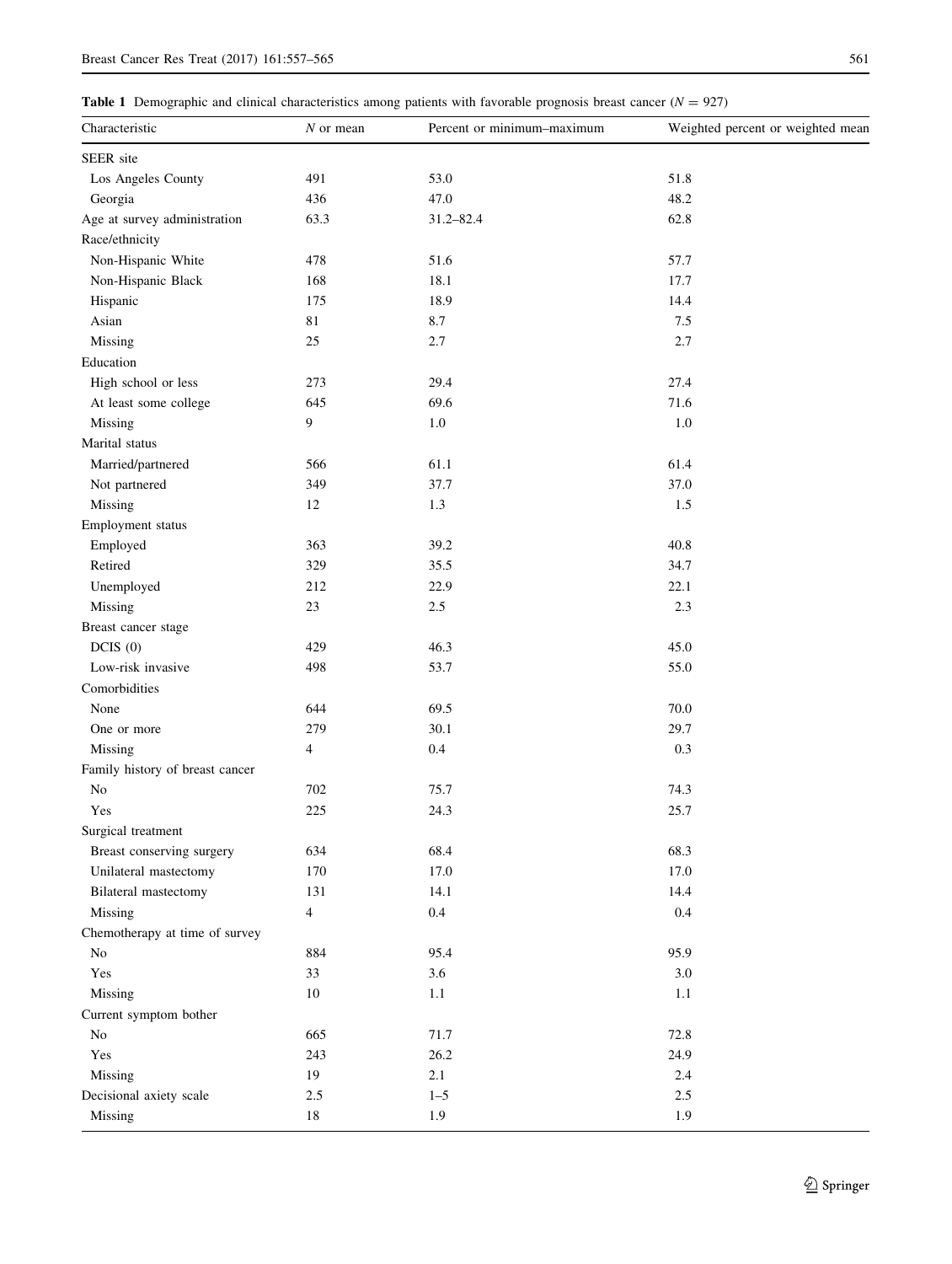<span id="page-5-0"></span>

Fig. 1 a Overestimation of risk of distant recurrence (numeric, descriptive, and both) in women with favorable prognosis breast cancer (weighted). <sup>†</sup>The denominator population is those answering the risk perception questions. Description describes the proportion of patients who overestimated using descriptive, numeric, and both types of measurement of risk in the population. b Distribution of Low

Our findings reflect the difficulty of communicating complex risk information (e.g., distant metastatic recurrence versus new primary) in a situation that is emotionally charged and affectively driven [\[20](#page-8-0)].

general mental health (GMH), general physical health (GPH), and frequent worry about recurrence in women with favorable prognosis breast cancer (weighted). <sup>†</sup>The denominator population is those answering the QoL questions. Description describes the proportion of patients with QoL scores of low general mental health, general physical health, and frequent worry about recurrence

Our study revealed associations between overestimation and reduced physical and mental health, using validated PROMIS QoL measures, and more frequent patient selfreported worry about recurrence. Our results are consistent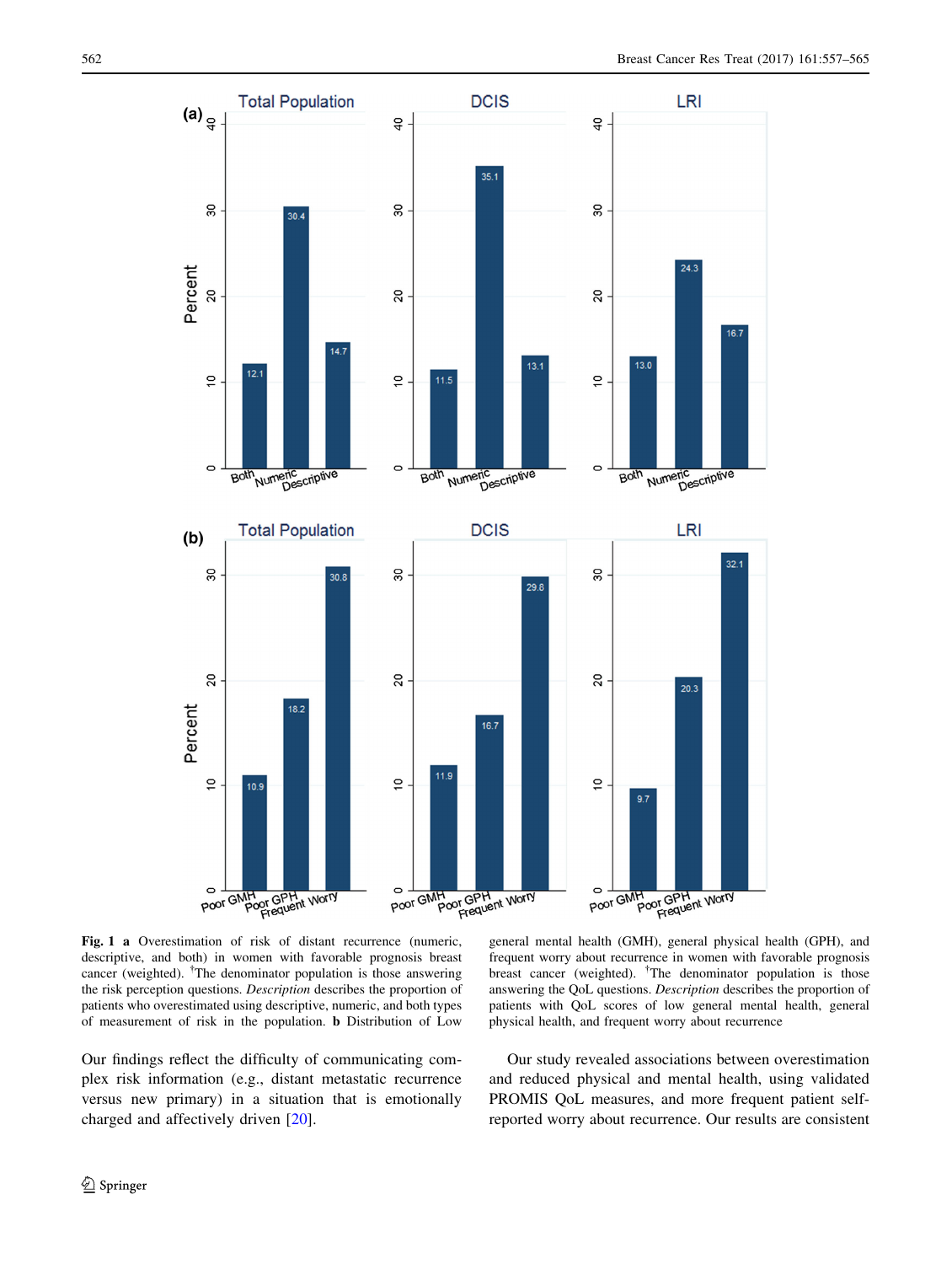<span id="page-6-0"></span>Table 2 Multivariable adjusted logistic regression odds ratios for poor mental health, poor physical health and frequent worry

| Characteristic                               | Odds ratio, weighted, with 95% confidence interval |                            |                                 |  |
|----------------------------------------------|----------------------------------------------------|----------------------------|---------------------------------|--|
|                                              | Poor mental health                                 | Poor physical health       | Frequent worry                  |  |
| Age                                          |                                                    |                            |                                 |  |
| $+1$ year increase                           | $0.99(0.96 - 1.02)$                                | $1.01(0.99-1.04)$          | $0.97(0.95-0.99)$ **            |  |
| Race/ethnicity                               |                                                    |                            |                                 |  |
| Non-Hispanic White                           | <b>REF</b>                                         | <b>REF</b>                 | <b>REF</b>                      |  |
| Non-Hispanic Black (vs. non-Hispanic White)  | $0.60(0.31-1.15)$                                  | $1.78$ $(1.01-3.15)*$      | $1.09(0.66 - 1.80)$             |  |
| Hispanic (vs. non-Hispanic White)            | $1.33(0.59 - 3.00)$                                | $1.48(0.77-2.84)$          | $0.75(0.44 - 1.27)$             |  |
| Asian (vs. non-Hispanic White)               | $1.22(0.44 - 3.37)$                                | $2.60(1.14-5.92)*$         | $1.09(0.61-1.94)$               |  |
| Education                                    |                                                    |                            |                                 |  |
| Some college or more vs. high school or less | $1.76(0.95-3.26)$                                  | 3.18 $(1.99 - 5.09)^{6}$   | $1.34(0.88 - 2.06)$             |  |
| Employment status                            |                                                    |                            |                                 |  |
| Retired vs. employed                         | $2.31(1.21 - 4.43)^*$                              | $2.38(1.32 - 4.31)$ **     | $1.32(0.84 - 2.06)$             |  |
| Unemployed vs. employed                      | $2.49$ $(1.20 - 5.17)^*$                           | $2.04$ $(1.16-3.61)*$      | $0.82(0.50-1.34)$               |  |
| Marital status                               |                                                    |                            |                                 |  |
| Not married/partnered vs. married/partnered  | $2.44(1.41-4.20)$ **                               | $1.18(0.75-1.86)$          | $0.95(0.66 - 1.35)$             |  |
| Breast cancer stage                          |                                                    |                            |                                 |  |
| Low-risk invasive vs. DCIS                   | $0.67(0.37-1.22)$                                  | $1.06(0.69-1.65)$          | $1.57$ $(1.10-2.25)$ *          |  |
| Family history of breast cancer              |                                                    |                            |                                 |  |
| Yes vs. no                                   | $0.52$ $(0.28 - 0.97)$ *                           | $1.12(0.72 - 1.74)$        | $1.05(0.69-1.61)$               |  |
| Comorbidities                                |                                                    |                            |                                 |  |
| 1 or more vs. none                           | 3.42 $(2.02 - 5.81)^{^{\circ}}$                    | $2.90(1.89 - 4.44)^{6}$    | $1.00(0.66 - 1.50)$             |  |
| Current symptom bother                       |                                                    |                            |                                 |  |
| Yes vs. no                                   | $2.36$ $(1.44 - 3.87)^{6}$                         | $6.04$ $(3.98 - 9.18)^{6}$ | $1.30(0.89 - 1.90)$             |  |
| Decisional anxiety scale                     |                                                    |                            |                                 |  |
| $+1$ point increase                          | $2.14$ $(1.54 - 2.97)^{6}$                         | $1.14(0.88 - 1.46)$        | $1.70$ $(1.37-2.11)^{6}$        |  |
| Descriptive overestimation                   |                                                    |                            |                                 |  |
| Yes vs. no                                   | $2.52$ $(1.24 - 5.08)$ *                           | $1.56(0.84 - 2.91)$        | 3.16 $(1.87 - 5.35)^{6}$        |  |
| Numeric overestimation                       |                                                    |                            |                                 |  |
| Yes vs. no                                   | $1.36(0.72 - 2.56)$                                | $1.90(1.11-3.26)$ *        | $2.87$ $(1.90-4.33)^{^{\circ}}$ |  |

Controlling for: site, surgical treatment, chemotherapy receipt

\*  $p < 0.05$ , \*\*  $p < 0.01$ , ^  $p < 0.001$ 

with other work showing an association between overestimation and reduced physical health [\[5](#page-8-0)]. However, our study further suggests that how overestimation is expressed may influence outcomes. For example, while we found that numeric overestimation was more common, descriptive overestimation had an independent influence on outcomes. While others have found that providing numbers is important for risk comprehension [[21](#page-8-0)], our study suggests that having a ''gist'' understanding is also very important. As a whole, these results underscore the need to ensure that women accurately understand their risk of systemic recurrence following treatment, in a general way, as well as numerically.

Importantly, our analysis included a unique assessment of patient report of their personality as it relates to ''general anxiety'' when making decisions (not specific to breast cancer treatment). This trait was significantly and independently associated with QoL and frequent worry, supporting the concept that patients who are more naturally anxious may also be more likely to overestimate recurrence risk and worry. These findings suggest that ideally patient– provider communication would include the assessment and management of underlying anxiety related to decisions as well as communication of risk information using gist and numeric approaches. It is important to note that even when controlling for decisional anxiety, overestimation remained independently associated with frequent worry.

Little is known about underlying reasons why women have difficulty understanding this recurrence risk. In prior work by our team, over 80% of surgeons and oncologists reported that they *do* discuss risk of recurrence with breast cancer patients—most often using descriptive terms [\[22](#page-8-0)].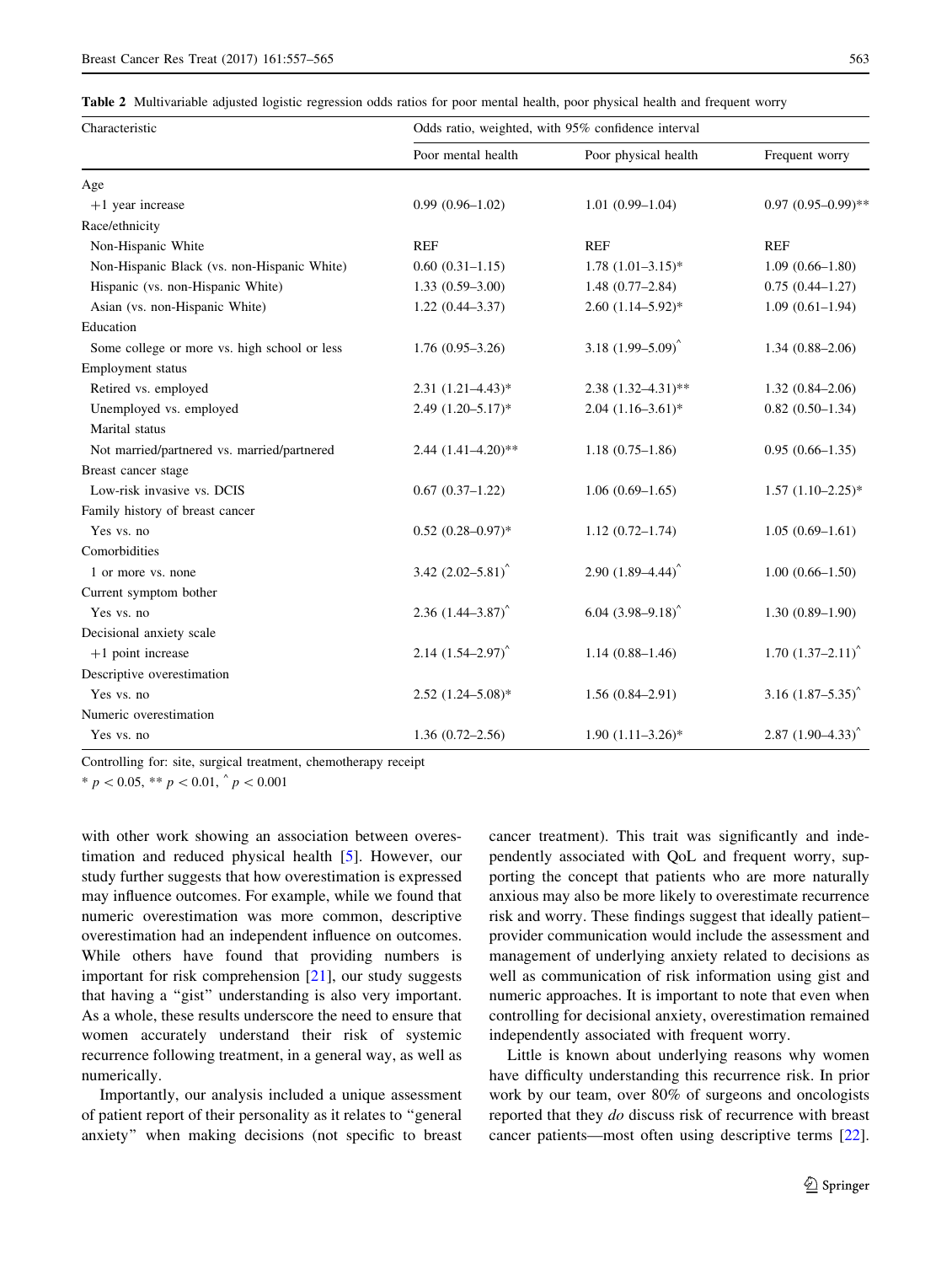<span id="page-7-0"></span>

Fig. 2 Association between combined risk perception measure and frequent worry. <sup>†</sup>Controlling for all covariates.  $(-)$  indicates overestimation of risk N: numeric, D: descriptive;  $+$ : correct (did not overestimate), -: incorrect (did overestimate). Description describes the odds ratios for the association between the combined numeric/ descriptive measure on frequent worry

The current study suggests that despite prior clinician reports, not all patients comprehend risk of recurrence. Several factors may contribute, including low patient numeracy, or clinicians more focused on discussing risk among patients presenting with higher recurrence risk. Importantly, prior work also showed that despite discussing risk, many oncologists and surgeons reported lack of confidence in identifying women who are frequent worriers and in managing worry about recurrence with their patients [\[23](#page-8-0)]. Our results suggest that clinicians should consider both as important avenues for intervention. Efforts to educate providers about how to effectively convey risk information to their patients using principles of patient centered communication across patients of diverse backgrounds and literacy levels are needed [[24,](#page-8-0) [25\]](#page-8-0). In fact, research suggests effective communication of uncertainty, including risk information, translates into higher decision satisfaction on the part of patients [\[26](#page-8-0)]. Effective patient– provider communication around risk of recurrence would benefit from further studies examining the dimensions of the communication process most closely aligned with patient understanding.

Strengths of this study include a large, diverse sample, clinical information to determine actual recurrence risk, a high participation rate, and use of weighting and multiple imputation methodology. However, the study has some limitations. Patients lived in two geographic regions, so may not represent all U.S. breast cancer patients. Although we had detailed clinical information from SEER to determine actual risk, it is possible that patients perceived additional factors influencing their risk that were not assessed. Finally, associations observed in the study are not necessarily causal.

## Implications

Our results suggest strategies to improve patient experiences and outcomes. First, in addition to providing numbers, clinicians could focus attention on describing risk in general verbal terms as well as in numeric terms; doing both may prove easier than conveying specific numeric risk estimates particularly to patients with lower numeracy skills. Second, assessing anxiety and worry across the care trajectory, from diagnosis through the survivorship period, may help identify women who would benefit from support services to manage worry. There is a clear need to improve approaches to convey risk information to patients as well as assess and manage patient anxiety about the cancer diagnosis and its treatment. Areas for intervention include clinician skill-building in risk communication and patient decision tools that present risk information in comprehensible ways practice. These types of interventions are needed to improve risk comprehension among patients and, if effective, may translate into better quality of life for patients with breast cancer.

Acknowledgements This work was funded by Grant P01 CA163233 to the University of Michigan from the National Cancer Institute. The collection of Los Angeles County cancer incidence data used in this study was supported by the California Department of Public Health pursuant to California Health and Safety Code Section 103 885; Centers for Disease Control and Prevention's (CDC) National Program of Cancer Registries, under cooperative agreement 5NU58DP003862-04/DP003862; the National Cancer Institute's Surveillance, Epidemiology and End Results Program under Contract HHSN261201000140C awarded to the Cancer Prevention Institute of California, Contract HHSN261201000035C awarded to the University of Southern California, and Contract HHSN261201000034C awarded to the Public Health Institute. The ideas and opinions expressed herein are those of the author(s) and endorsement by the State of California, Department of Public Health, the National Cancer Institute, and the CDC or their Contractors and Subcontractors is not intended nor should be inferred. The collection of cancer incidence data in Georgia was supported by Contract HHSN261201300015I, Task Order HHSN26100006 from the NCI and cooperative agreement 5NU58DP003875-04-00 from the CDC. The ideas and opinions expressed herein are those of the author(s) and endorsement by the States of California and Georgia, Department of Public Health the National Cancer Institute, and the Centers for Disease Control and Prevention or their Contractors and Subcontractors is not intended nor should be inferred. We acknowledge the outstanding work of our project staff (Mackenzie Crawford, M.P.H. and Kiyana Perrino, M.P.H. from the Georgia Cancer Registry; Jennifer Zelaya, Pamela Lee, Maria Gaeta, Virginia Parker, B.A., and Renee Bickerstaff-Magee from USC; Rebecca Morrison, M.P.H., Rachel Tocco, M.A., Alexandra Jeanpierre, M.P.H., Stefanie Goodell, B.S., and Rose Juhasz, Ph.D. from the University of Michigan). We acknowledge with gratitude the breast cancer patients who responded to our survey.

#### Compliance with ethical standards

Conflict of interest Dr. Kurian has received research funding for work performed outside of the present study from Myriad Genetics,